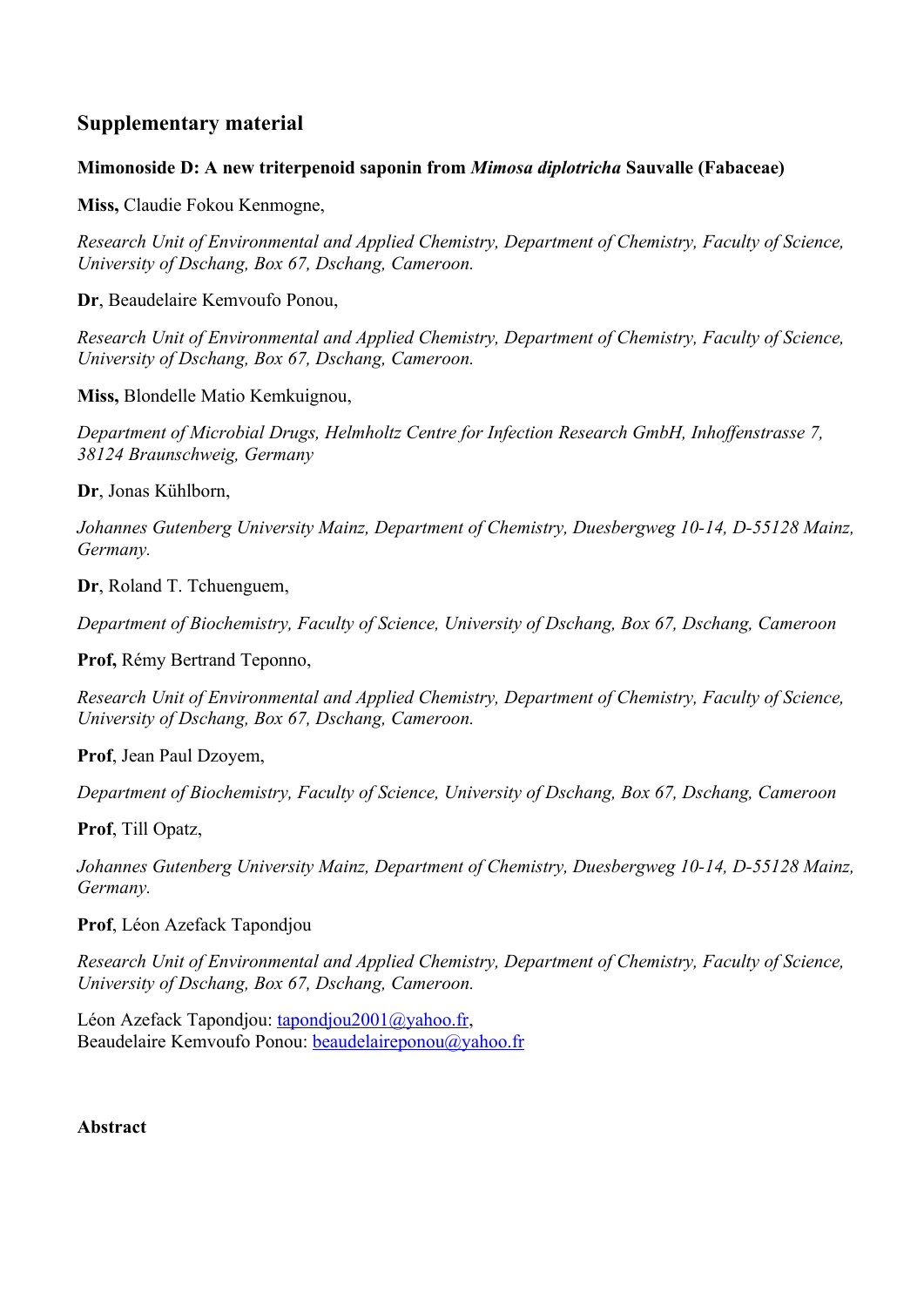A new triterpenoid saponin (Mimonoside D: 3-*O*- *α*-L-arabinopyranosyl-3*β*-hydroxyolean-12-en-28-oic acid 28-*Oβ*-D-xylopyranosyl-(1→2)-*β*-D- glucopyranoside ester (**1**)) was isolated together with nine known compounds: 7,4ʹ-dihydroxyflavone (**2**), kaempferol (**3**), lupeol (**4**), betulinic acid (**5**), *β*-sitosterol (**6**), *β*-sitosterol-3-*O*-*β*-Dglucopyranoside (**7**), lutein (**8**) and 5,2ʹ-dihydroxy-7,4ʹ,5ʹ-trimethoxyflavone (**9**) and vitexin (**10**) from the aerial parts of *Mimosa diplotricha* Sauvalle. Their structures were elucidated on the basis of spectroscopic (1D and 2D nuclear magnetic resonance) and high-resolution mass spectrometric data as well as by comparison of their spectral data with those of related compounds. Compounds **2**, **7** and **8** had already been isolated from *M. diplotricha*, while compounds **3**, **4**, **5** and **6** had been isolated from other *Mimosa* species. Compound **2** moderately inhibited *Proteus mirabilis* (MIC = 32 µg/mL), weakly inhibited *Pseudomonas aeruginosa* (MIC = 64 µg/mL) and very weakly inhibited *Staphylococcus aureus* (MIC = 128 µg/mL) and *Enterococus faecalis* (MIC = 128 µg/mL).

*Key words:* Fabaceae, *Mimosa diplotricha*, triterpenoid saponin, antimicrobial activity.

## **List of contents**

**Figure S1**. HR ESIMS spectrum of compound **1 Figure S2**. <sup>1</sup>H NMR spectrum of compound **1 Figure S3**. <sup>13</sup>C NMR spectrum of compound **1 Figure S4**. HSQC spectrum of compound **1 Figure S5**. <sup>1</sup>H, <sup>1</sup>H COSY spectrum of compound **1 Figure S6**. HMBC spectrum of compound **1**



**Figure S1**. HR ESIMS spectrum of compound **1**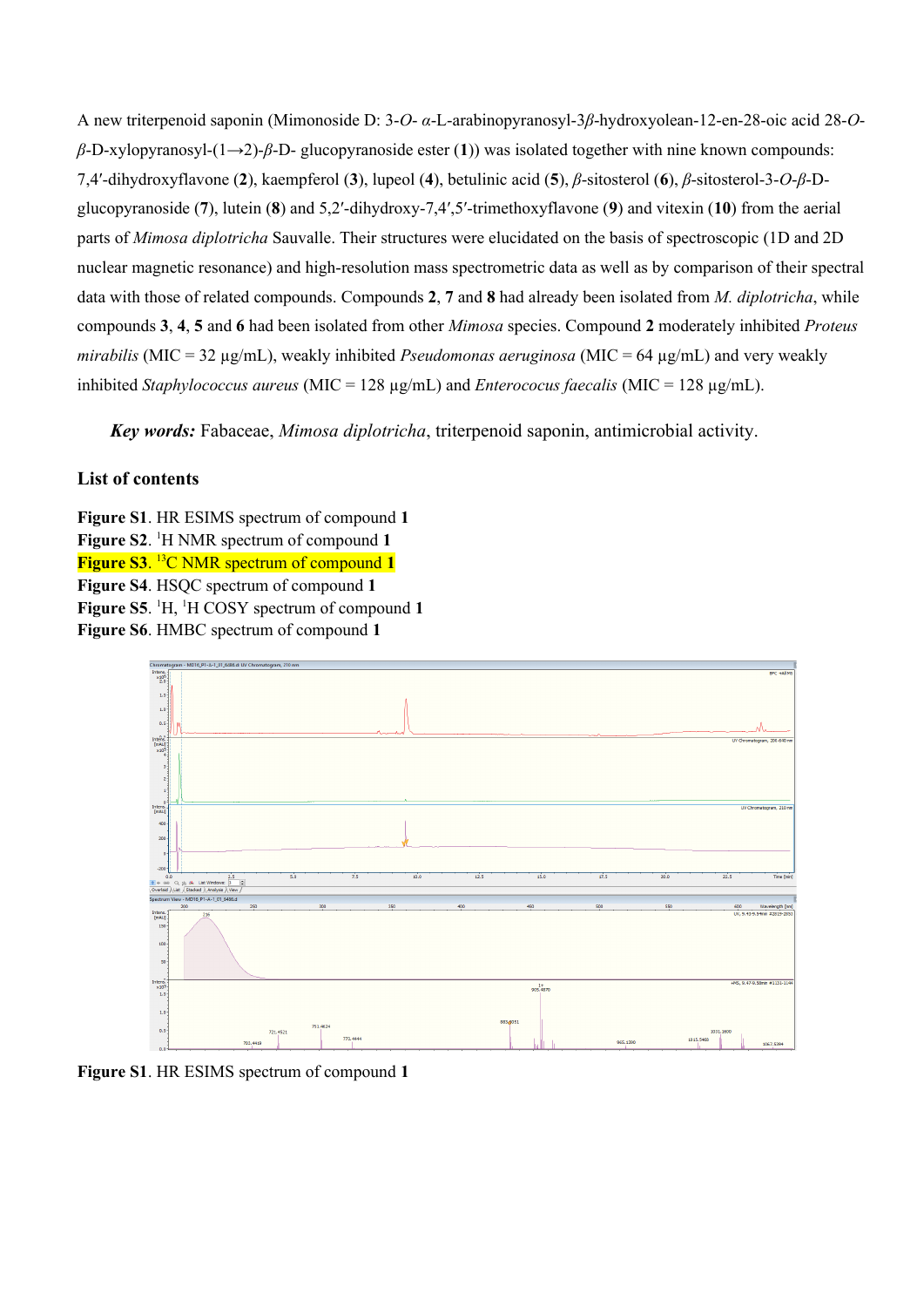

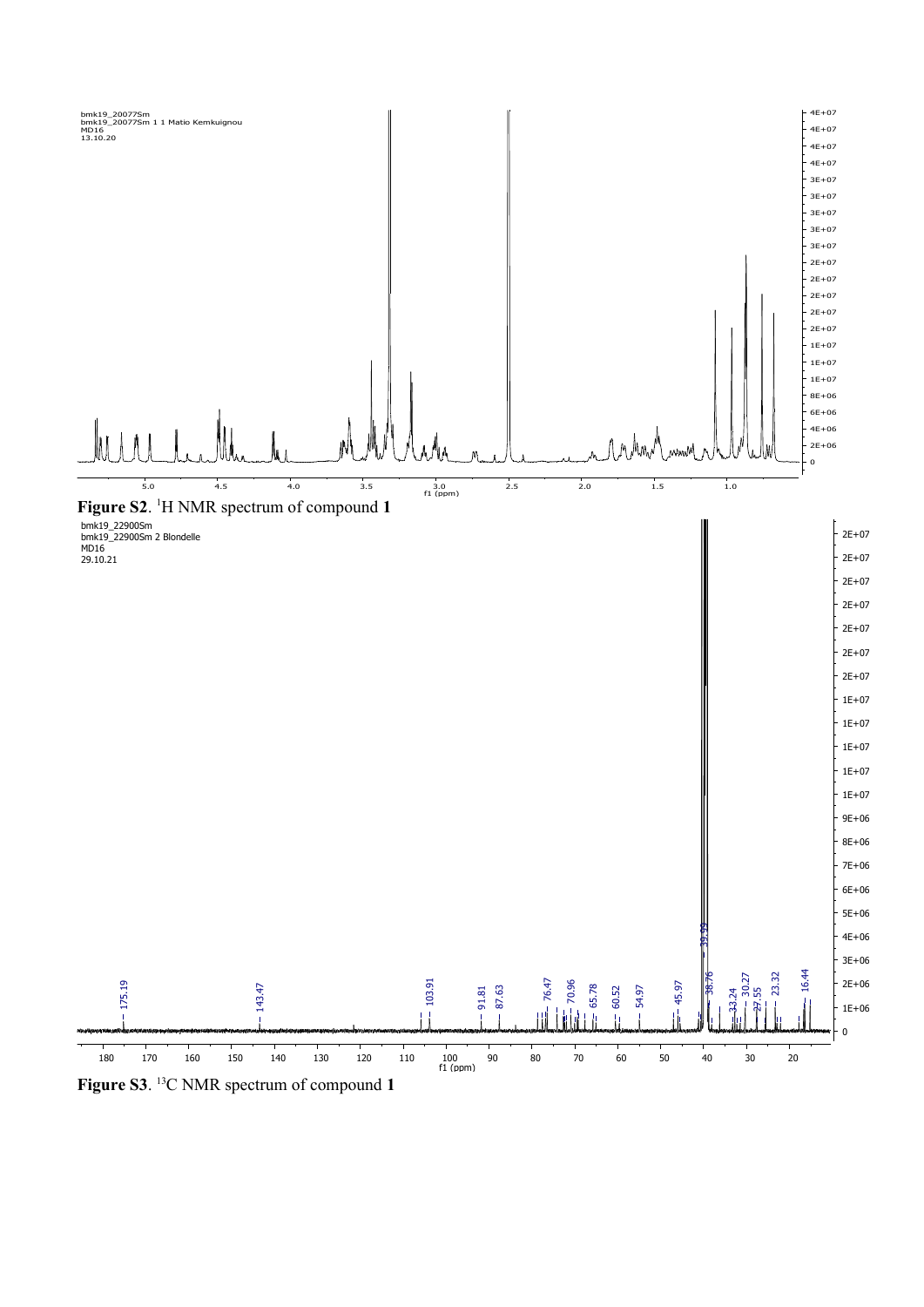

**Figure S5**. 1H,1H COSY spectrum of compound **1**